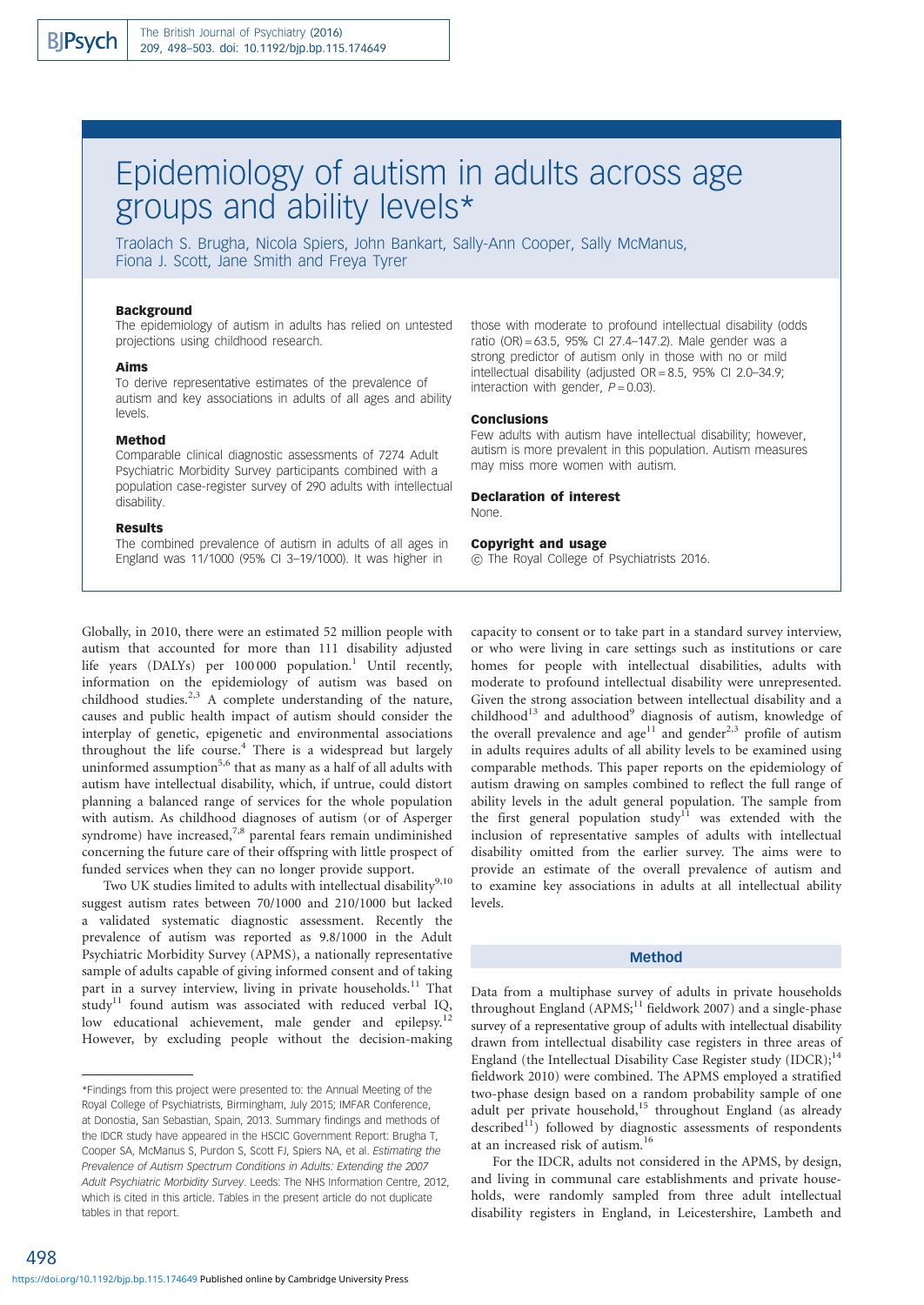Sheffield, stratified by age, gender and type of residence (detailed in online supplement DS1). For the adults living in private households, those judged sufficiently able to have taken part in the APMS were then excluded. All adults living in communal care establishments were included, as these establishments were excluded from the APMS, yet a lot of people with intellectual disabilities live in such establishments. The sample size in APMS phase two was chosen to reflect the sample sizes and precision of psychosis prevalence estimates required to monitor trends in each APMS survey since the first APMS in 1993.<sup>17</sup> The IDCR sample was designed to achieve similar precision.

APMS participants gave informed consent directly to APMS phase-one interviewers. In the IDCR, following the English Mental Capacity Act 2005, consent was taken wherever possible with input from consultees as appropriate. In keeping with the requirements of the ethics committees, participants in Leicestershire were telephoned by the research team ('opt-out consent procedure'); those in Lambeth and Sheffield contacted the research team only if they wished to take part in the study ('opt-in consent procedure'). Ethical approval for the APMS was obtained from the Royal Free Medical School Research Ethics Committee, London, UK. Ethical approval for the IDCR was obtained in Leicestershire from the Derbyshire Ethics Committee and for Sheffield and Lambeth from the 'Essex 2' Research Ethics Committee, UK.

The 20-item self-completion Autism-spectrum Quotient (AQ)15,18 was used in phase one of the APMS to select participants for a second-phase evaluation using detailed clinical assessments based on Module 4 of the Autism Diagnostic Observation Schedule (ADOS-Mod4).<sup>16</sup> In the IDCR study, most participants were assessed at first interview with Module 1 of ADOS (ADOS-Mod1),<sup>19</sup> which is designed for individuals who do not consistently use phrase speech. The ADOS-Mod4 was used for verbally fluent adults living in communal care establishments.

Threshold scores of 12+ on the ADOS-Mod1 and 10+ on the ADOS-Mod4 were used to define an individual as having autism. Both the ADOS-Mod1 and ADOS-Mod4 were subject to validation and calibration work (online supplement DS2) within the study general population samples $11,14$  based on developmental assessments using the Autism Diagnostic Interview  $-$  Revised (ADI-R)<sup>20</sup> and the Diagnostic Interview for Social and Communication Disorders  $(DISCO)^{21}$  and, in the APMS, a consensus clinical diagnosis evaluation ( $n = 200$ ).<sup>22</sup> In the IDCR a random sample of 30 carers of individuals who scored high on the ADOS-Mod1 (*5*7) and a random sample of 30 carers of individuals who scored low on the ADOS-Mod1  $(< 7)$  were invited to take part in an interview by a senior research psychologist (J.S.) using the DISCO and ADI-R, to test the accuracy of the ADOS-Mod1 in identifying individuals with autism. Both studies confirmed the diagnostic thresholds for autism originally recommended by the developers of the ADOS.<sup>19</sup>

Diagnostic interviewers were experienced in psychological research, and received an induction and training programme, run by a senior research psychologist (J.S.), a psychiatrist (T.S.B.) and a qualified ADOS trainer (F.J.S.). Training experience was gained through assessing adults living in settings in which fieldwork subsequently took place. Field interviews did not commence until the interviewers achieved at least 90% agreement on ratings of jointly observed ADOS examinations. During fieldwork, interviewers received supervision sessions and prepared case vignette reports. They took part in post fieldwork debriefing to add further contextual information.

Intellectual disability was defined as a significant intellectual impairment with onset before adulthood and deficits in skills needed for daily functioning<sup>23-25</sup> assessed in the IDCR by the carer-report version of the Vineland II Adaptive Behaviour Scales.<sup>26</sup> In the APMS, predicted Verbal IQ (V-IQ; range estimate 70–130) was derived using the National Adult Reading Test (NART).<sup>27</sup> The NART requires a high reading age, leaving gaps in its completion for adults with literacy problems of a wide range of causes, including mild intellectual disability, dementia, dyslexia, lack of education. Given this limitation (online supplement DS2), we were unable to identify those in the APMS with mild intellectual disability, so they all were included in a category of none to mild intellectual disability. This assumption is reasonable, as ability to participate in the APMS would be extremely unlikely at an ability level of moderate intellectual disabilities or lower. In both surveys questionnaires were completed covering participant's physical and mental health, socioeconomic factors and use of services, using comparable measures.<sup>15</sup>

#### Statistical analysis

Online supplement DS1 describes how the APMS and IDCR samples were combined for analysis, which is illustrated in online Fig. DS1. The svytabulate procedure (Stata 12.0 for Windows) was used to estimate prevalence of autism by intellectual disability, age and gender; svylogistic was used to fit logistic regression models for autism by age and gender, taking the complex survey design into account and adjusting for the presence of epilepsy; confidence intervals were calculated using Taylor linearisation.<sup>28</sup> To examine whether predictors of autism are the same in those with and without moderate intellectual disability, models were fitted for univariable predictors with an interaction term, allowing odds ratios to vary by disability level. The significance of interaction terms was tested using an adjusted Wald test<sup>29</sup> and where significant  $(P<0.05)$  was included in the final multivariable model.

#### Results

#### Achieved sample and response rate

Of 13 171 households identified as potentially eligible in the APMS, 7461 (57%) provided a complete phase-one interview of whom 849 were selected for phase-two interviews. Of these 630 (74%) completed phase-two assessments: 618 full ADOS-Mod4 assessments were carried out in the APMS. Analyses reported previously $11$  found no evidence of non-response bias.

In the IDCR study, response rates were much higher in Leicestershire under the opt-out ethical approval procedure than

<sup>{</sup> Researchers and clinicians using the ADOS-Mod4 in clinical populations should note certain differences in the method we have been using to calculate ADOS-Mod4 total score (all scores available for secondary analysis in the data archive; see Acknowledgements). The published ADOS-Mod4 algorithm protocol that was developed in clinical populations<sup>19</sup> includes subdomain rules (e.g. a threshold of 10 or greater (10+) on the ADOS-Mod4 total score for identifying cases of autism,<sup>19</sup>only if there are scores of 3+ on the Communication subdomain and 6+ on the Reciprocal Social Interaction subdomain). However, calibration by us of the ADOS-Mod4 score<sup>22</sup> for general population research was performed across ADOS-Mod4 score thresholds ranging from 5+ to 13+; for all but two of these thresholds (7+ and 10+) no subdomain rules exist.<sup>10</sup> Therefore, no subdomain rules were used in calibrating the ADOS-Mod4 total score, which we based on the sum total of the subdomain ratings of Communication and Reciprocal Social Interaction. However, the subdomain rule for identifying cases of 'autism spectrum' (7+) (scores of 2+ on the Communication subdomain and 4+ on the Reciprocal Social Interaction subdomain) does apply to all cases of 'autism' (10+ threshold) in our general population studies using the ADOS.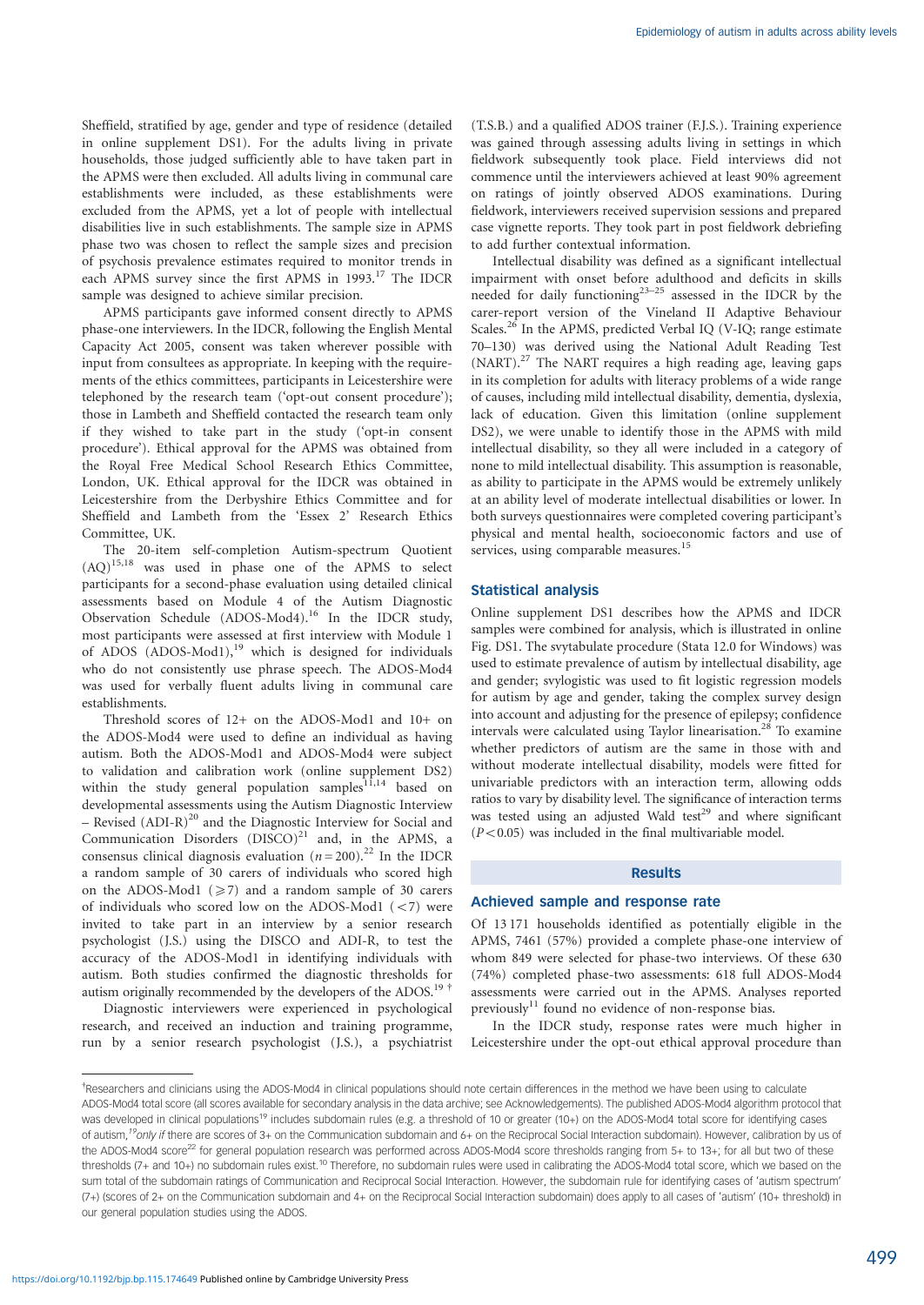for Lambeth or Sheffield. There were only five individuals assessed from Sheffield. Response rates were also higher in communal care establishments. Overall, 75/118 (64%) establishments took part and, in these 207/300 (69%) eligible individuals approached took part. In the IDCR private households, however, only 83/410 (20%) individuals took part, of whom 78 were from Leicestershire. Very few family carers of adults living in private households in Lambeth or Sheffield responded to the written invitation so, under 'opt-in' procedures, almost all could not be contacted further. Nevertheless, the achieved communal care establishments sample in Leicestershire compared well with the case-register population (see online supplement DS3), although the participants in the private household sample were more likely to be male and have more severe intellectual disability.

Of 290 individuals interviewed, 276 were assessed for autism. Assessments with the remaining 14 were attempted but could not be completed because participants had profound and multiple disabilities and assessors were unable to give a confident assessment. Missing values in the APMS were minimal  $(< 1\%$ on all variables): there were 12 (4.3%) individuals in the IDCR study who had no Vineland assessment but were assessed for autism. Sensitivity analyses with these sequentially counted as having and not having intellectual disability had no effect on the findings. Other missing values in the IDCR study were infrequent and are shown in the tables where they amount to more than 5% of *n*.

### Participant characteristics by intellectual ability

Participants with moderate to profound intellectual disability were more likely to be male, younger, and were more ethnically diverse than those with no or mild intellectual disability (see Table 1 and



online Table DS4 for a version of Table 1 covering a larger number of characteristics). The increased prevalence of South Asian ethnicity reflects the location of most of the IDCR sample in Leicestershire (online Table DS4). Those in the sample with moderate to profound intellectual disability were more likely to be disabled and less likely to have ever worked.

| Table 1 Sample characteristics <sup>a</sup>  |                                                                |                                                                  |                             |  |  |  |  |  |
|----------------------------------------------|----------------------------------------------------------------|------------------------------------------------------------------|-----------------------------|--|--|--|--|--|
|                                              |                                                                | No or mild/borderline intellectual disability                    |                             |  |  |  |  |  |
| Characteristic                               | Moderate to profound intellectual disability<br>IDCR $(n=217)$ | IDCR no or mild/borderline<br>intellectual disability $(n = 47)$ | <b>APMS</b><br>$(n = 7274)$ |  |  |  |  |  |
| Gender, n (%)                                |                                                                |                                                                  |                             |  |  |  |  |  |
| Male                                         | 121 (55.8)                                                     | 19 (40.4)                                                        | 3130 (43.0)                 |  |  |  |  |  |
| Female                                       | 96 (44.2)                                                      | 28 (59.6)                                                        | 4144 (57.0)                 |  |  |  |  |  |
| Age group, n (%)                             |                                                                |                                                                  |                             |  |  |  |  |  |
| $18 - 29$                                    | 38 (17.5)                                                      | 13(27.7)                                                         | 921 (12.7)                  |  |  |  |  |  |
| $30 - 44$                                    | 62(28.6)                                                       | 18 (38.3)                                                        | 1966 (27.0)                 |  |  |  |  |  |
| $45 - 64$                                    | 97 (44.7)                                                      | 10(21.3)                                                         | 2409 (33.1)                 |  |  |  |  |  |
| $65+$                                        | 20 (9.2)                                                       | 6(12.8)                                                          | 1978 (27.2)                 |  |  |  |  |  |
| Intellectual ability, n (%)b                 |                                                                |                                                                  |                             |  |  |  |  |  |
| Profound intellectual disability             | 125(57.6)                                                      |                                                                  |                             |  |  |  |  |  |
| Severe intellectual disability               | 58 (26.7)                                                      |                                                                  |                             |  |  |  |  |  |
| Moderate intellectual disability             | 34 (15.7)                                                      |                                                                  |                             |  |  |  |  |  |
| Mild/borderline intellectual disability      |                                                                | 47 (100)                                                         |                             |  |  |  |  |  |
| IQ 70-85                                     |                                                                |                                                                  | 1006 (13.8)                 |  |  |  |  |  |
| IQ 86-100                                    |                                                                |                                                                  | 1829 (25.1)                 |  |  |  |  |  |
| IQ 101+                                      |                                                                |                                                                  | 3916 (53.8)                 |  |  |  |  |  |
| IO not assessed                              |                                                                |                                                                  | 523 (7.2)                   |  |  |  |  |  |
| Activities of daily living (ADL)             |                                                                |                                                                  |                             |  |  |  |  |  |
| ADL difficulties, median (IQR) <sup>c</sup>  | 7(7, 7)                                                        | 5(4, 7)                                                          | 0(0, 1)                     |  |  |  |  |  |
| ADL with a lot of difficulty, median (IQR)   | 6(4, 7)                                                        | 2(0, 3)                                                          | 0(0, 0)                     |  |  |  |  |  |
| Participants with missing data on ADL, n (%) | 13(6.0)                                                        | 8(17.0)                                                          | 18(0.2)                     |  |  |  |  |  |
| Work, n (%)                                  |                                                                |                                                                  |                             |  |  |  |  |  |
| Never in paid work                           | 185 (85.3)                                                     | 30(63.8)                                                         | 230(3.2)                    |  |  |  |  |  |
| Ever in paid work                            | 10(4.6)                                                        | 11(23.4)                                                         | 6975 (95.9)                 |  |  |  |  |  |
| <b>Missing</b>                               | 22(10.1)                                                       | 6(12.8)                                                          | 69 (0.9)                    |  |  |  |  |  |
|                                              |                                                                |                                                                  |                             |  |  |  |  |  |

IDCR, Intellectual Disability Case Register; APMS, Adult Psychiatric Mobility Survey; IQR, interquartile range.

a. See online Table DS4 for a more detailed version of this table covering a larger number of variables.<br>b. Classified using the Vineland II caregiver-rating form<sup>26</sup> for the Intellectual Disability Case Register (IDCR) sa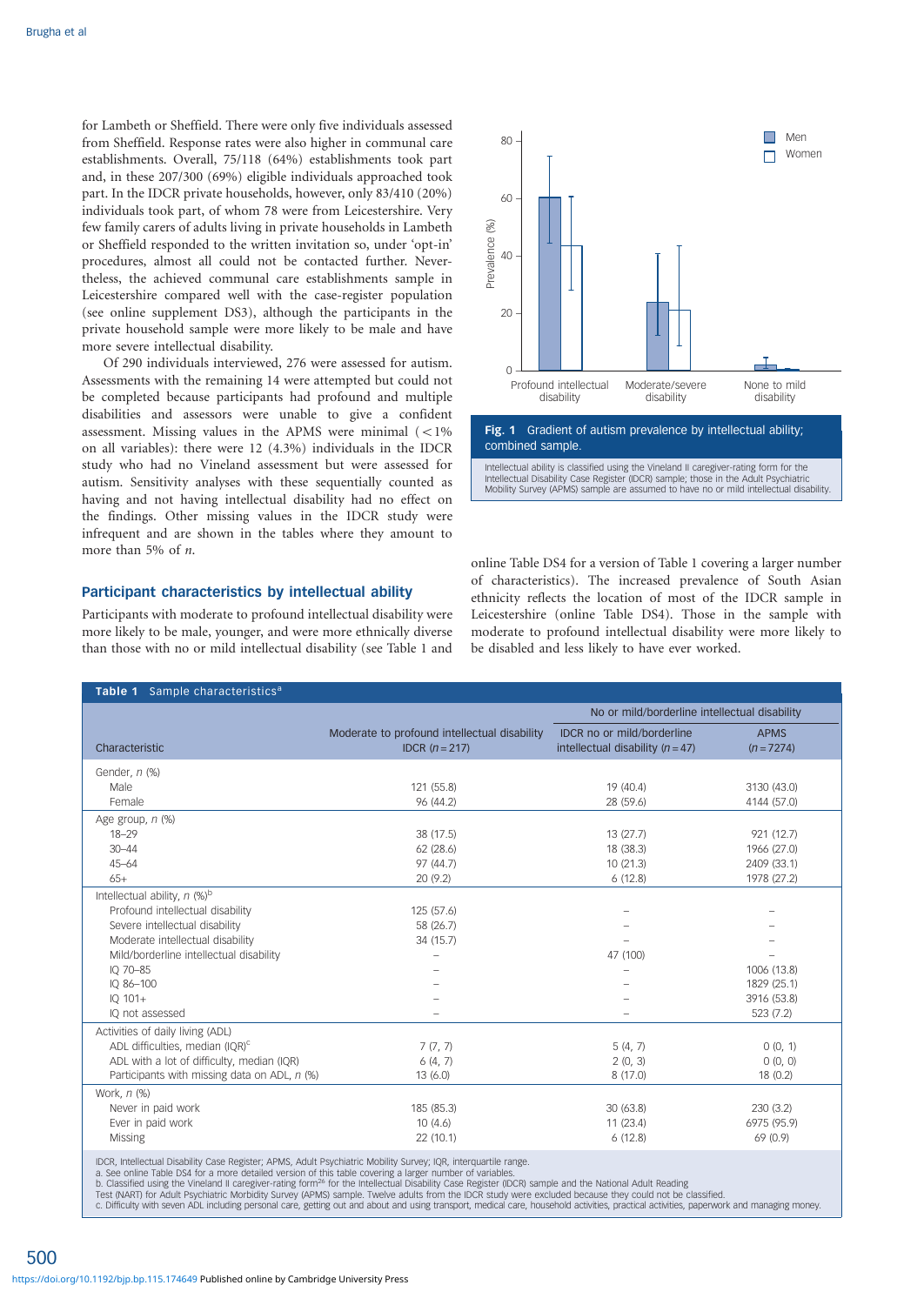# Autism prevalence by age, gender and intellectual ability

There were 14 men and 4 women with autism in the APMS subsample, and 49 men and 40 women with autism in the IDCR subsample. The prevalence of autism in England, estimated from the combined reweighted sample, was 1.1% (95% CI 0.3–1.9%). Because people with moderate to profound intellectual disability make up just 0.3% of the total population, overall associations of autism with age and gender for the population as a whole are unchanged by the inclusion of rates for people with intellectual disability. There was a gradient of autism prevalence by intellectual ability (Fig. 1), with prevalence considerably higher in those with moderate to profound intellectual disability (39.3%, 95% CI 31.0–48.4, compared with 1.0%, 95% CI 0.4– 2.2 in those with no or mild intellectual disability  $(OR = 63.5,$ 95% CI 27.4–147.2)).

In the population with moderate to profound intellectual disability, prevalence of autism was not specifically associated with gender, being 42.3% (95% CI 31.1–54.3) in men and 35.2% (95% CI 23.5–49.0) in women,  $P = 0.43$  (Table 2). However, in the population with no or mild intellectual disability, prevalence was considerably higher in men at 1.9% (95% CI 0.8–4.2) than in women 0.2% (95% CI 0.0–0.7). The interaction between intellectual disability and gender on the prevalence of autism was statistically significant ( $P = 0.02$ ; Wald test) and remained statistically significant when adjusted for age and presence of epilepsy (Table 3). There was evidence of a small decline in the prevalence of autism with age, statistically significant only in those with moderate to profound intellectual disability (Table 2).

#### **Discussion**

This standardised whole population sample case-finding study has yielded new understanding of the prevalence of autism and its associations in adults with intellectual disability, gender and age. The usual male gender excess for autism in childhood<sup>2,3</sup> was not evident among adults with intellectual disability, showing a significant gender $\times$  intellectual disability interaction on autism prevalence, with men and women with at least moderate intellectual disability having similar prevalence. Previous studies of adults with intellectual disability have found a higher rate of autism in men than women<sup>9,30,31</sup> although not as high as for the rest of the population.<sup>32</sup> Childhood population estimates<sup>33</sup> have reported a male:female ratio of 2.1:1 for children with IQ < 70 and 3.7:1 for those without; an administrative study<sup>34</sup> also found that the gender ratio diminished with increasing disability level in children; the Global Burden of Disease (GBD) project estimate,<sup>1</sup> based on childhood, incidence and mortality data, was three times commoner in males than females with autistic disorders (autism with delay in language or cognitive development) and over four times commoner for other forms of autism.

#### Strengths and limitations

The strength of this study lies in the comprehensive epidemiological sampling of adults of all ability levels in defined geographic areas and the use of direct diagnostic assessments of autism carefully validated in the study samples with the aim of achieving comparable measurement across intellectual ability levels. However, there is potential for selection bias on the estimate of autism prevalence in the IDCR study as a result of the low response in the IDCR private household sample. Detailed investigation of the pattern of non-response by age, gender, residence and presence of autistic traits in Leicestershire (online supplement DS3), makes type II error unlikely (i.e. failure to find a relationship between gender and prevalence of intellectual disability where it really exists).

We used moderate intellectual disability assessed by the Vineland II caregiver-rating form in the IDCR as a threshold for intellectual disability in the logistic regression, with none or mild intellectual disability imputed for the APMS sample. This measure is consistent with other recent prevalence studies of adults,  $35,36$ giving a standardised but more exclusive measure of intellectual disability. Our results were substantially unchanged when we reanalysed with intellectual disability defined pragmatically as lack

| <b>Table 2</b> Univariate predictors of autism by intellectual disability <sup>a</sup> |                                                           |       |                                               |       |                                      |  |  |  |  |
|----------------------------------------------------------------------------------------|-----------------------------------------------------------|-------|-----------------------------------------------|-------|--------------------------------------|--|--|--|--|
|                                                                                        | Moderate to profound intellectual disability <sup>b</sup> |       | No or mild/borderline intellectual disability |       | P for variable $\times$ intellectual |  |  |  |  |
| Characteristic                                                                         | OR (95% CI)                                               |       | OR (95% CI)                                   | D     | disability interaction               |  |  |  |  |
| Gender                                                                                 |                                                           |       |                                               |       |                                      |  |  |  |  |
| Women                                                                                  | 1.00                                                      |       | 1.00                                          |       |                                      |  |  |  |  |
| Men                                                                                    | $1.35(0.64 - 2.83)$                                       | 0.43  | 8.97 (2.20-36.52)                             | 0.002 | 0.02                                 |  |  |  |  |
| Age (year)                                                                             | $0.96(0.93 - 1.00)$                                       | 0.008 | $0.98(0.92 - 1.04)$                           | 0.51  | 0.61                                 |  |  |  |  |
|                                                                                        |                                                           |       |                                               |       |                                      |  |  |  |  |

a. Weighted to represent the English population by age, gender, intellectual disability and type of residence.<br>b. Classified using the Vineland II caregiver-rating form in the Intellectual Disability Case Register (IDCR);

## Table 3 Multivariate predictors of autism by intellectual disability, with gender  $\times$  intellectual disability interaction<sup>a</sup>

|                |                     | OR (95% CI)                                                  |                                                  |                                                                      |
|----------------|---------------------|--------------------------------------------------------------|--------------------------------------------------|----------------------------------------------------------------------|
| Characteristic | All                 | Moderate to profound<br>intellectual disability <sup>b</sup> | No or mild/borderline<br>intellectual disability | P-value for variable $\times$ intellectual<br>disability interaction |
| Gender         |                     |                                                              |                                                  |                                                                      |
| Women          |                     | 1.00                                                         | 1.00                                             | $\overline{\phantom{0}}$                                             |
| Men            | -                   | 1.31 (0.58-2.99)                                             | $8.46$ (2.05-34.80) <sup>c</sup>                 | 0.03                                                                 |
| Age (year)     | $0.98(0.92 - 1.05)$ |                                                              |                                                  |                                                                      |

a. Reweighted to represent the English population by age, gender, intellectual disability and type of residence and adjusted for carer or self-reported epilepsy or fits since age 16. b. Classified using the Vineland II caregiver-rating form in the Intellectual Disability Case Register (IDCR); those in the Adult Psychiatric Mobility Survey (APMS) sample are assumed<br>to have no or mild intellectual disabi  $c. P < 0.01$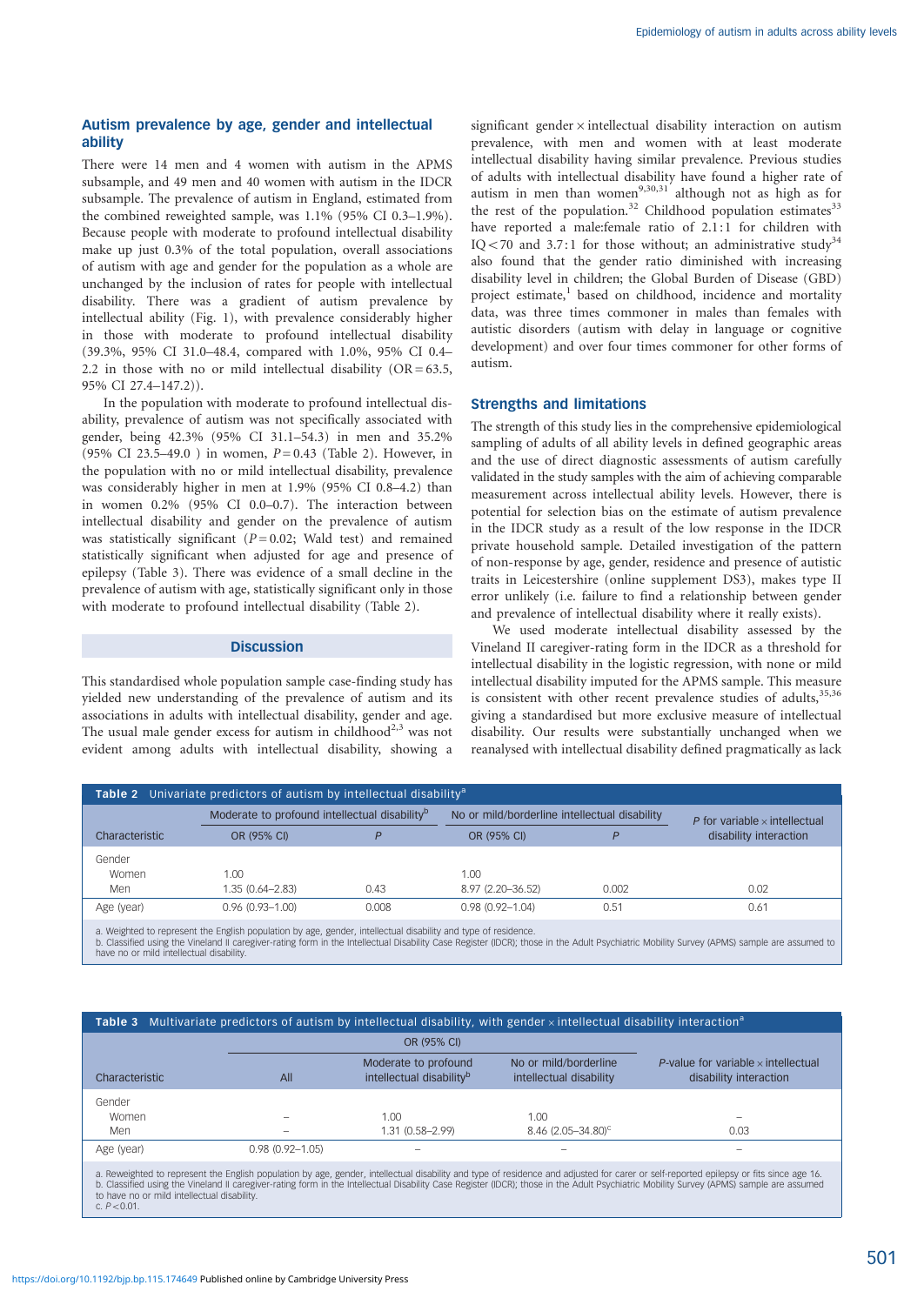of decision-making capacity to consent and to participate in a household survey. This is closer to a threshold of mild intellectual disability, but with unavoidable undercounting of those with mild disability in the APMS.

Analysis was limited by the small number of individuals with autism, particularly in the APMS sample. The presented analyses are weighted to represent the national population by age, gender, intellectual disability and type of residence. Calculation of the IDCR weights was subject to error as it relied upon incomplete official statistics, and on the assumption that the three case-register areas represent the English population as a whole. Detailed sensitivity analyses found that the effects of estimating unknown population quantities on the overall prevalence estimates was minimal, giving prevalence of between 1.1 and 1.2%, regardless of assumptions made.<sup>37</sup>

#### Interpretation of our findings

There are various hypotheses that could account for the gender pattern we found: women with autism could be more severely impaired<sup>38</sup> or there could be more 'missed' cases of autism in women without intellectual disability. Missed cases could result from male bias in autism diagnostic markers;<sup>39</sup> female presentation of autism may differ from male presentation and measures may be less able to detect the female presentation.<sup>39,40</sup> Autism in women of average or above average intelligence may be 'masked' by other conditions, such as eating disorders, $41$  anxiety disorders $42$  and borderline personality disorders.<sup>43</sup> Such women may be better than women with intellectual disability at hiding their difficulties by imitating social interactions,<sup>44</sup> having better language skills, different special interests, less hyperactivity and aggression.<sup>45</sup> If more able women with autism are not diagnosed or are incorrectly diagnosed, then the prevalence of autism could be underestimated and their needs unmet. Biological theories for the male excess of autism<sup>46</sup> may also benefit from reconsideration. Gender determination and autism could have a common cause, i.e. intrauterine levels of testosterone. Differences in gender ratio could reflect different causes for autism. One small study ( $n = 94$ ) individuals with autism) $47$  reported a male: female gender ratio that was closer to 2:1 in individuals with genetic, magnetic resonance imaging or clinical morphological abnormalities and found gender ratios closer to 8:1 in individuals without these abnormalities.

Although almost two in five adults with moderate to profound intellectual disability had autism, higher than expected based on previous research,9,32,48 only 1% of adults with no or mild intellectual disability had autism. But because moderate to profound intellectual disability affects only 0.3% of all adults<sup>9</sup> the point estimate for the prevalence of autism in the population as a whole only changed from 1.0 to 1.1% when adults with intellectual disability were included in the overall prevalence estimate. This finding runs counter to a widespread assumption that as many as half of adults who have autism have intellectual disability.<sup>6</sup>

Only a small decline in the prevalence of autism with increasing age in adults with moderate to profound intellectual disability emerged, the same in magnitude to that reported previously in the household population, $11$  but the finding was only statistically significant in the intellectually disabled population and not in the combined or household population samples. The  $GBD<sup>1</sup>$  showed no clear evidence of a change in prevalence of autism between 1990 and 2010 but as there was no information on prevalence in adulthood, age pattern findings were informed entirely by remission and mortality data. Although our finding does not support the suggestion that rates of autism are increasing rapidly (although diagnosis may be), $7.8$  further

independent work on this association using case-finding population research methods is needed.

It was noted that research-identified individuals with autism reported previously in the able household population $11$  had not been recognised or diagnosed by health services. New findings reported here suggest that the research case-finding measures used may also fail to identify women with autism who do not have intellectual disabilities, possibly adding further to the invisibility of autism in society. The picture that emerges is of a large population of adults who are significantly disabled whose needs remain unmet because they are not recognised, particularly when they do not have intellectual disabilities. The clinical, health and economic implications are potentially enormous and urgently merit the attention of further research.

We acknowledge that for some there may be a difficulty in placing the present prevalence work in a familiar autism diagnostic context. The instruments used in our survey, including the ADOS, in many ways are reflective of, but are not directly derived from either of the classification systems current when we developed the study. These were the ICD-10<sup>49</sup> and the DSM-IV-TR<sup>50</sup> diagnostic criteria for pervasive developmental disorder (including childhood autism and Asperger disorder) both primarily developed for use in childhood. We believe that the strength of our approach to assessing autism in adulthood is that it is achieved in such a way as to make future replication and reliable comparison by independent researchers possible in other countries and populations. All such research requires a trade-off between reproducibility and clinical familiarity and usage. We believe that for a first-ever epidemiological study in adults we have taken the most appropriate line using the most relevant instruments, with clearly established reliability, supported by validation studies.<sup>51</sup> In future work additional clinical information will be collected with the intention of making it possible to describe findings in relation to more recent developments in the classification of autism such as the  $DSM-5^{52}$  and ICD-11 autism spectrum disorder criteria currently being finalised and possibly also to future such developments in classification.

Traolach S. Brugha, MD(NUI) FRCPsych, Nicola Spiers, MSc PhD, Department of Health Sciences, University of Leicester, Leicester; John Bankart, MSc PhD, Department of Primary Care and Health Sciences, University of Keele, Stoke-on-Trent; Sally-Ann Cooper, MD FRCPsych, Institute of Health and Wellbeing, University of Glasgow, Gartnavel Royal Hospital, Glasgow; Sally McManus, MSc, NatCen Social Research, London; Fiona J. Scott, PhD Cpsychol, Jane Smith, MSc, Freya Tyrer, MSc, Department of Health Sciences, University of Leciester, Leciester, UK

Correspondence: Traolach S. Brugha, Department of Health Sciences, University of Leicester, Leicester General Hospital, Gwendolen Road, Leicester LE5 4PW, UK. Email: tsb@le.ac.uk

First received 31 Aug 2015, final revision 13 Dec 2015, accepted 21 Jan 2016

#### Funding

The study was funded by the Department of Health, London, through the Health and Social Care Information Centre, Leeds, UK. The funder played a substantial role in determining the content of the surveys, but played no part in the design, analysis or interpretation of this study, in drafting this article or in the decision to submit it for publication.

#### Acknowledgements

Our recently deceased colleague Professor Howard Meltzer played a key role in the design and development of this study; we would like to express our appreciation for his insight, knowledge and contribution. We acknowledge all the carers and adults with intellectual disability who participated in this study. We are grateful to Susan Purdon for advice and comments on study design and analysis and to Abdolreza Ashtarikiani, Sabyasachi Bhaumik, Gyles Glover, Richard Mills and Patricia Howlin for advice. Anonymised data arising from this survey have been archived following standard procedures by the UK Data Service (https:// discover.ukdataservice.ac.uk/catalogue?sn = 6379). As the survey involved a case register, particular care was taken to ensure that the data were anonymised, including using a new numeric identifier, removing place of recruitment and presenting broad age groups. Cross-tabulations of all variables archived were conducted to ensure that no fewer than six individuals fell into each 'cell'.